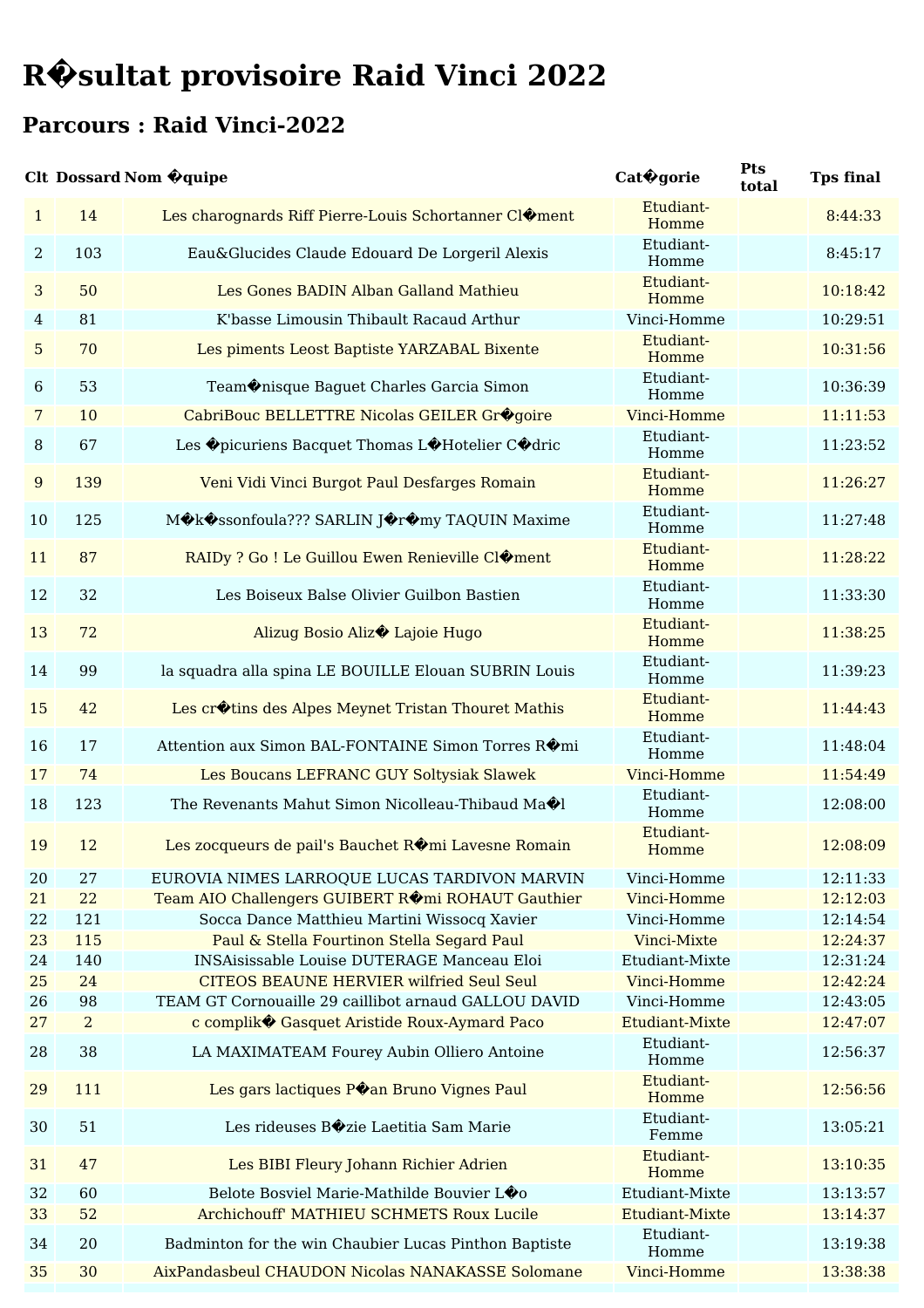| 36       | 79             | FFCourbatures Fourcade Anatole Puech Cl�ment                                                                       | Etudiant-<br>Homme          | 13:43:57             |
|----------|----------------|--------------------------------------------------------------------------------------------------------------------|-----------------------------|----------------------|
| 37       | 101            | l'Oclair de bugey Chanal Vincent Lapray Alex                                                                       | Etudiant-<br>Homme          | 13:45:05             |
| 38       | 83             | Les georgettes Ensenlaz Sarah FOURY Lo $\hat{\mathbf{\bullet}}$ se                                                 | Etudiant-<br>Femme          | 13:53:22             |
| 39       | $\overline{4}$ | <b>O</b> quipe jaune FROT Justine HERBELIN Antoine                                                                 | <b>Etudiant-Mixte</b>       | 13:53:25             |
| 40       | 62             | Les chipomerguez Candau Tanguy Jaureguiberry Antton                                                                | Etudiant-<br>Homme          | 14:02:05             |
| 41       | 28             | Breizh team de Marion Philippine PERRON Vincent                                                                    | Vinci-Mixte                 | 14:02:42             |
| 42       | 118            | Les 51 litres au 100 Rouger Lucas Sevin Thomas                                                                     | Etudiant-<br>Homme          | 14:05:40             |
| 43       | 124            | La Doreva Da Silva Victor Dore Thoo                                                                                | Etudiant-<br>Homme          | 14:07:57             |
| 44       | 96             | InsAl $\hat{\mathbf{\bullet}}$ s BETTON Rebeca DUBOIS Alice                                                        | Etudiant-<br>Femme          | 14:09:18             |
| 45       | 58             | Galactique Caf $\bullet$ desbos alexandre Fautrero lucas                                                           | Etudiant-<br>Homme          | 14:10:05             |
| 46       | 80             | Armie CORBET Arghan DELEPINE Emie                                                                                  | Etudiant-Mixte              | 14:10:27             |
| 47       | 134            | Rox et Rouky Riou JOrOmie Sautiran Lucas                                                                           | Etudiant-<br>Homme          | 14:17:02             |
| 48       | 85             | Le retour des vautours Larue Martin Mateos Ang $\bigcirc$ le                                                       | Etudiant-Mixte              | 14:19:53             |
| 49       | 82             | Zoulax 1-2 MASSON Arthur REGNIER Quentin                                                                           | Etudiant-<br>Homme          | 14:19:55             |
| 50       | 59             | <b>GEOCEAN Lucas Xavier PETIT Nicolas</b>                                                                          | Vinci-Homme                 | 14:19:59             |
| 51       | 19             | Barracuda 02 JULIEN Florent TAPAN COline                                                                           | Vinci-Mixte                 | 14:21:35             |
| 52       | 44             | Los Roomatos Kunstler Simon Le Bihan Yassin                                                                        | Etudiant-<br>Homme          | 14:22:49             |
| 53       | 95             | Shrek et L'One BOUCHERIE FranOois CONSTANT-PIOT<br>Corn <sup>o</sup> lius                                          | Etudiant-<br>Homme          | 14:24:21             |
| 54       | 136            | Les Stephanois Perez Lucille Sove Rapha VI                                                                         | Etudiant-Mixte              | 14:25:27             |
| 55       | 36             | Les praidateurs Desfontaines Matthieu Theillout Virgil                                                             | Etudiant-<br>Homme          | 14:32:38             |
|          |                |                                                                                                                    |                             |                      |
| 56       | 97             | Jackass Laruelle Thibaud Laurens Joachim                                                                           | Etudiant-                   | 14:38:02             |
| 57       | 141            | SKORFULLA CIZALLET THOAU DOUILLARD--JACQUES Morgane Etudiant-Mixte                                                 | Homme                       | 14:47:42             |
| 58       | 86             | Rox et Rocky Fontana Maxence Ragueneau Gaspard                                                                     | Etudiant-<br>Homme          | 14:59:10             |
| 59       | 48             | Les blondes Kahina Chellit Tupin Margaux                                                                           | Etudiant-<br>Femme          | 15:03:26             |
| 60       | 37             | Les surgel�s picard Royer Mathieu Tranzeat Augustin                                                                | Etudiant-<br>Homme          | 15:05:30             |
| 61       | 21             | Tic&Tac FOUREAU Romain PUVEREL Fr�d�ric                                                                            | Vinci-Homme                 | 15:07:44             |
| 62       | 18             | Beno $\textcircled{1}$ t & Albane Friol Beno $\textcircled{1}$ t Hagn $\textcircled{1}$ r $\textcircled{2}$ Albane | Vinci-Mixte                 | 15:08:47             |
| 63       | 55             | TEAM PONT DU GARD HERNANDEZ David PAYA Bruno                                                                       | Vinci-Homme                 | 15:10:14             |
| 64       | 39             | CAP'O'NORD FRANCA Jonathan KAO Martin                                                                              | Etudiant-<br>Homme          | 15:11:02             |
| 65       | 54             | crazy riders vielzeuf frank vouldjev Anguel                                                                        | Vinci-Homme                 | 15:32:51             |
| 66       | 46             | So&Lo BLASZCZYK Sonia LAURENT MARIN                                                                                | Vinci-Mixte                 | 15:55:24             |
| 67       | 135            | Kerlav Kerneves Thoo Lavedrine Aymeric                                                                             | Etudiant-<br>Homme          | 15:59:52             |
| 68       | 77             | Les Deb's TAILLIEU Elise THOMASSIAN Ad $\bigcirc$ le                                                               | Etudiant-<br>Femme          | 16:10:23             |
| 69       | 100            | La team dotente Blety Josselin Derre Nathan                                                                        | Etudiant-<br>Homme          | 16:10:55             |
| 70       | 117            | Le duo de choc Cabel Julie Juquel L $\circledast$ na                                                               | Etudiant-<br>Femme          | 16:11:32             |
| 71       | 45             | Saka-Saka MARTIN-VARVAT Paul MFOUARA Marc                                                                          | Etudiant-<br>Homme          | 16:19:43             |
| 72       | 142            | la safety'ms BARBIER Pauline CHENU Val $\text{\textcircled{\char'42}}$ rie                                         | Vinci-Femme                 | 16:23:13             |
| 73       | 40             | <b>KRK Lacour justine RIEFFEL Louis</b>                                                                            | Etudiant-Mixte              | 16:23:45             |
| 74       | 68             | Les Gourmands BORGET Olivier BOUVIER Pierre                                                                        | Etudiant-<br>Homme          | 16:24:36             |
| 75<br>76 | 26<br>104      | LA TEAM FUN DE CARBONNIERES Eliot STEFFAN Coralie<br>les Zibars CARAT Baptiste Laumonier Martin                    | Etudiant-Mixte<br>Etudiant- | 16:37:50<br>16:43:36 |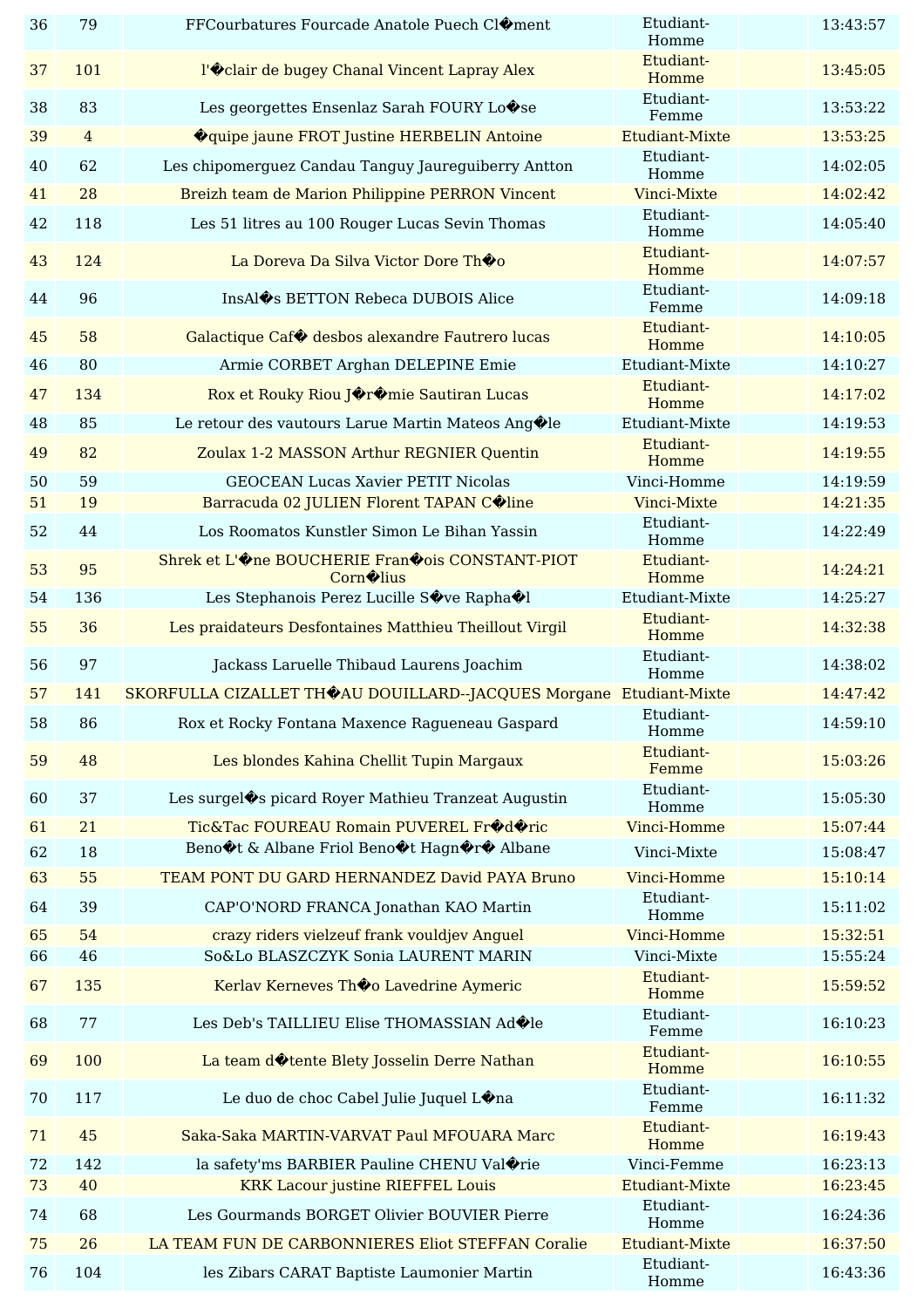| 77             | $\overline{9}$   | Raid Sharks Marville Arnaud Tenaud Gabin                                    | Etudiant-<br>Homme    | 16:55:21    |
|----------------|------------------|-----------------------------------------------------------------------------|-----------------------|-------------|
| 78             | 126              | Les cousins Mathian Gr�goire Plazas Thomas                                  | Etudiant-<br>Homme    | 17:06:01    |
| 79             | 106              | Bubu et Michou Gros Guillaume Guillaud Julien                               | Etudiant-<br>Homme    | 17:24:44    |
| 80             | 71               | Alexst $\textcircled{r}$ rix et Obalex Cambier Alexandre Guichard Camille   | Etudiant-Mixte        | 17:35:05    |
| 81             | 43               | All In Olympien - ASIS BELLON Adeline Ferrasse Christophe                   | Vinci-Mixte           | 17:54:10    |
| 82             | 64               | Les pigeons voyageurs Daniele Thomas Minotte Thoo                           | Etudiant-<br>Homme    | 17:55:40    |
| 83             | 41               | AIO BB HAUF SEBASTIEN SALENNE ALLISON                                       | Vinci-Mixte           | 17:55:48    |
| 84             | 90               | Zoulax 3-4 Blanc Gr�goire gu�rin Adrien                                     | Etudiant-<br>Homme    | 18:05:01    |
| 85             | 76               | ROGNE TP MEYRIGNAC Romain ROYERE CIOment                                    | Etudiant-<br>Homme    | 18:17:21    |
| 86             | 29               | Bruzma Bruzek Baptiste Mantel--Suire Marie                                  | Etudiant-Mixte        | 18:21:02    |
| 87             | 127              | KBNUEVE2022 Hammaoui Merwan Roquefeuil Etienne                              | Etudiant-<br>Homme    | 18:21:50    |
| 88             | 91               | EMAriolles LARGENTON Flavie NOOL Dorian                                     | Etudiant-Mixte        | 18:54:42    |
| 89             | 108              | <b>GO FAST CARUEL Manon HANON Adrien</b>                                    | Etudiant-Mixte        | 19:00:37    |
| 90             | 49               | Les Bras Cass�s (Team AFM) Berthelier J�r�my Chambon<br>$R\hat{\otimes}$ my | Vinci-Homme           | 19:05:15    |
| 91             | 133              | Les Mauresques Lacrampe Julien Rigal Guillaume                              | Vinci-Homme           | 19:05:44    |
| 92             | 16               | Les CAKES dans le Verdon FROMENT Mathilde WOLFF Myl $\circledast$ ne        | Vinci-Femme           | 19:09:45    |
| 93             | 13               | Les Bagnards BLANC Lovc VIEIRA Brian                                        | Etudiant-<br>Homme    | 19:24:16    |
| 94             | 113              | Pua possible Cambus Quentin Cecillon Eva                                    | Etudiant-Mixte        | 19:47:04    |
| 95             | $\boldsymbol{8}$ | CaroZan BORKI RAZAN CAMUS CAROL                                             | Vinci-Femme           | 20:25:25    |
| 96             | 122              | TP SPADA Lagarde Timoth De Tiers Romain                                     | Vinci-Homme           | 20:25:43    |
| 97             | 61               | FRaidy Mercury Branjonneau Chlo CUEHENNEC Malo                              | <b>Etudiant-Mixte</b> | 21:05:14    |
| 98             | 56               | 1 motre 60 t'as peur DORVAL Julie ECORSE Augustine                          | Etudiant-<br>Femme    | 21:16:23    |
| 99             | 92               | <b>EMAX CHICH Goessens Max Julien Simon</b>                                 | Etudiant-<br>Homme    | 21:39:59    |
| 100            | 129              | les p'raid'ateurs Courbon Brieuc Zabban Adrien                              | Etudiant-<br>Homme    | 21:40:17    |
| 101            | $\mathbf{1}$     | <b>BDBeaufs DEBOTTE Adrien Duprez Roxane</b>                                | Etudiant-Mixte        | 21:49:03    |
| 102            | $\overline{5}$   | H24 en roue libre BOUTHOLEAU Thomas DAVID Antonin                           | Etudiant-<br>Homme    | 21:49:33    |
| 103            | 73               | Les TchoUAIn HUMBERT Julien RAUD Ethan                                      | Etudiant-<br>Homme    | 21:57:47    |
| 104            | 132              | Lorem Ipsum Achard Paul Faure Julien                                        | Etudiant-<br>Homme    | 23:03:16    |
| 105            | 94               | Krakkk $\diamond$ v GArcia In $\diamond$ s Guo Sonia                        | Etudiant-<br>Femme    | 23:39:46    |
| 106            | 116              | Picsou \$ DEMELAS Audrey ROBIN Paul                                         | Vinci-Mixte           | 01:00:11:23 |
| 107            | 109              | <b>Carglass Brom Jeanne DUFOUR Lucas</b>                                    | Etudiant-Mixte        | 01:00:29:46 |
| 108            | 65               | Les demi-poumons Bacqueville Alex Barnaud Enzo                              | Etudiant-<br>Homme    | 01:00:34:42 |
| 109            | 120              | Les Polycop's BARRAUD Magali RYCHEN Emeline                                 | Etudiant-<br>Femme    | 01:01:07:22 |
| 110            | 89               | Les Princesses de Miribel Soline Groff L $\hat{\mathbf{\bullet}}$ a         | Etudiant-<br>Femme    | 01:01:18:35 |
| 111            | 57               | 5 X 164tt Benguigui Zo� Jaubert Cl�ment                                     | <b>Etudiant-Mixte</b> | 01:01:58:40 |
| 112            | 107              | Les broken Patrick : le retour Loisel�Ramel Luna Savio Oriane               | Etudiant-<br>Femme    | 01:02:12:09 |
| 113            | 84               | Les Kiffeurs Ahmed-Belkacem Wassim Chichery Mathieu                         | Etudiant-<br>Homme    | 01:02:33:48 |
| 114            | 63               | Totally Spies! ALBERINI H�lo�se LE PLUART L�a                               | Vinci-Femme           | 01:03:40:44 |
| 115            | 131              | les wikiwiki Arnouts Fanny Buriez ROmi                                      | Etudiant-Mixte        | 01:03:46:42 |
| 116            | 34               | Les Fatigu $\textcircled{\textbf{e}}$ es AKEL Lina ROUSSEL Amandine         | Vinci-Femme           | 01:13:38:13 |
| NC             | 78               | Les footeuses Francese Clarisse Pouilly Louise                              | Etudiant-<br>Femme    | 15:11:20    |
| N <sub>C</sub> | 102              | Deux gars de TPE BISEAU Timothee Labb� Antoine                              | Etudiant-<br>Homme    | 15:27:17    |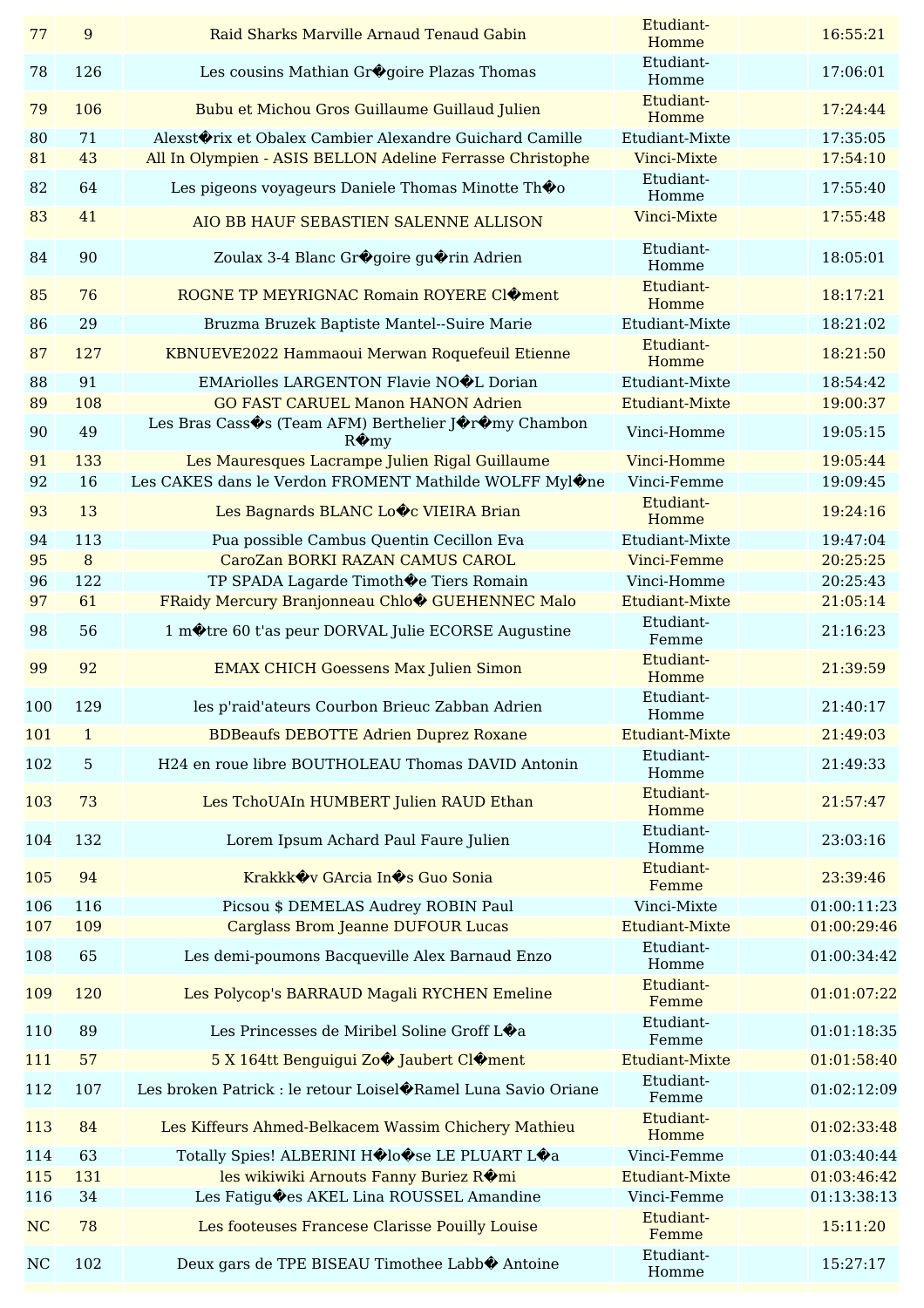| NC        | 128 | La Salade JACQUEMIN-VERGUET ClOment LANVIN Tristan               | Etudiant-<br>Homme | 15:58:11    |
|-----------|-----|------------------------------------------------------------------|--------------------|-------------|
| <b>NC</b> | 105 | Mamma mia Cavaller Roca Laia Le Flem Eva                         | Etudiant-<br>Femme | 17:34:03    |
| NC        | 66  | les DynaMines Baudier Tristan Poutrain Etienne                   | Etudiant-<br>Homme | 03:04:49:19 |
| <b>NC</b> | 93  | Le Crampes BUHON Maxime Fronsacq Beno $\textcircled{\textbf{t}}$ | Etudiant-<br>Homme | 03:07:30:13 |
| NC        | 31  | l'ex-future coloc Nouqueret Cl�ment St�phant Hugo                | Etudiant-<br>Homme | 03:14:08:40 |
| NC        | 119 | Les archis blondes Jeanselme Chlo $\bullet$ Picur Alice          | Etudiant-<br>Femme | 04:05:31:28 |
| NC        | 112 | <b>GEOCEAN TEAM HARLIN Antoine TROUSSEAU Vincent</b>             | Vinci-Homme        | 6:15:12     |
| <b>NC</b> | 137 | T♦ te De Caisson Arnoult Gr♦ goire Daran Paul                    | Etudiant-<br>Homme | 7:37:59     |
| <b>NC</b> | 11  | Run Nuvia Run 2.0 DANIELO Valentin QUENTIN Jonathan              | Vinci-Homme        | 8:43:07     |
| NC        | 110 | Les chauds boulettes DAIX Guillaume Heimendinger Antoine         | Etudiant-<br>Homme | 8:52:08     |
| <b>NC</b> | 138 | TutoPrez ATTALI Vincent JESTIN Emeric                            | Etudiant-<br>Homme | 9:55:31     |
| $\rm NC$  | 143 | Shark'attack Boiron Filicien Ghani Kaouthar                      | Etudiant-Mixte     | 10:33:00    |
| NC        | 88  | LES GERMINATORS Mellal Dina ZOUBGA Rachid                        | Vinci-Mixte        | 12:05:53    |
| NC        | 75  | Razmo et Rapido Guittet Anais Vouillon Prunelle                  | Etudiant-<br>Femme | 12:27:57    |
| NC        | 69  | Les cagettes Baudry Tom guivarc'h lou anne                       | Etudiant-Mixte     | 14:14:21    |
| <b>NC</b> | 3   | Team plaisir Chalard No�mie Pape Morgane                         | Etudiant-<br>Femme | 14:15:27    |
| NC        | 33  | Les tortues FAIVRE DARCIER Kilian Larhrissi Ikram                | Vinci-Mixte        | 20:16:33    |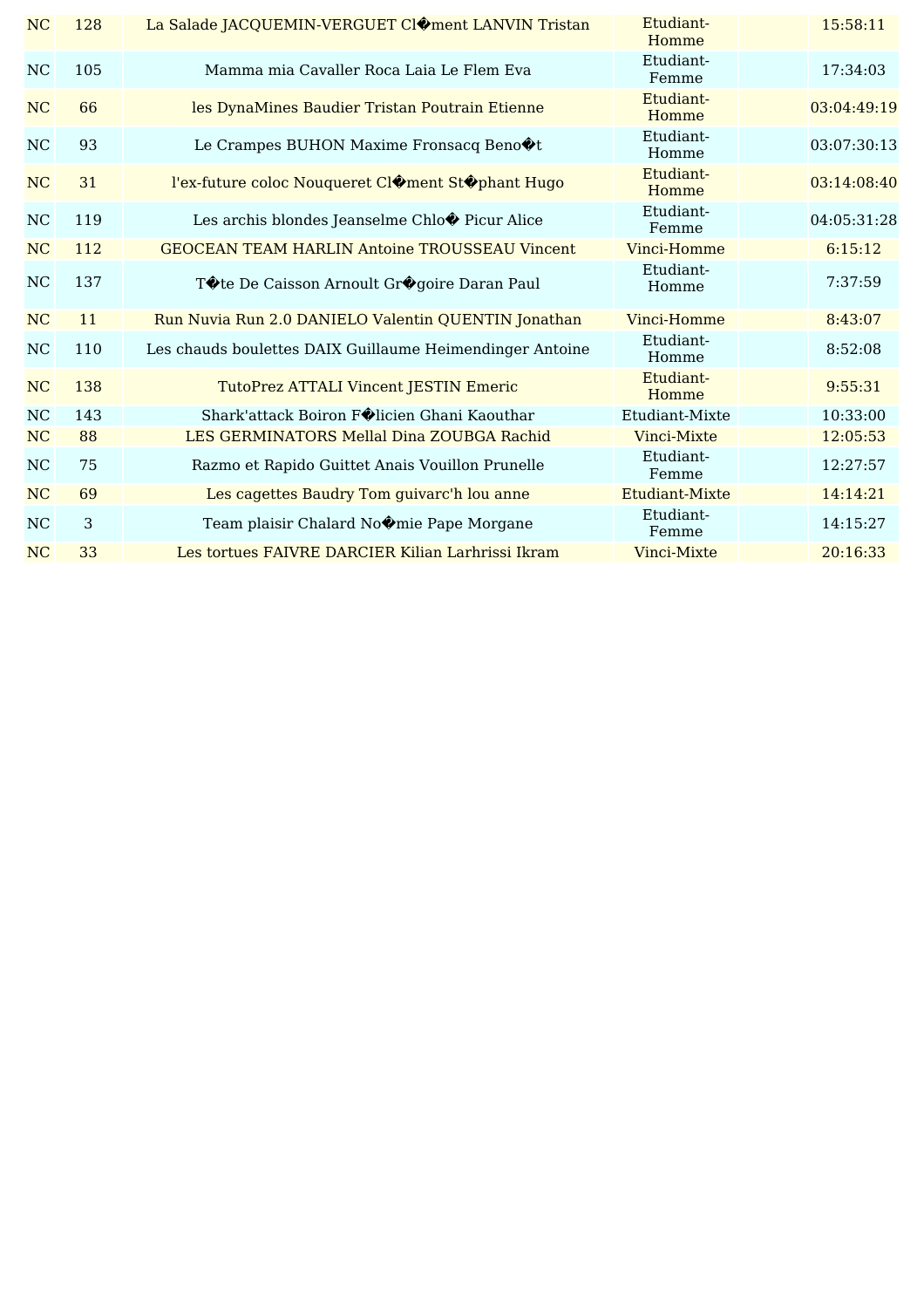#### **Parcours : Raid Vinci-2022**

#### **Clt Dossard Nom �quipe Cat�gorie Pts total Tps final**

|             |                | си роззага гош учире                                               | Cat v gol ic          | <b>L to total Tps Illial</b> |
|-------------|----------------|--------------------------------------------------------------------|-----------------------|------------------------------|
| 1           | 140            | <b>INSAisissable Louise DUTERAGE Manceau Eloi</b>                  | Etudiant-Mixte        | 12:31:24                     |
| 2           | $\overline{2}$ | c complik� Gasquet Aristide Roux-Aymard Paco                       | Etudiant-Mixte        | 12:47:07                     |
| 3           | 60             | Belote Bosviel Marie-Mathilde Bouvier LOO                          | Etudiant-Mixte        | 13:13:57                     |
| 4           | 52             | Archichouff' MATHIEU SCHMETS Roux Lucile                           | Etudiant-Mixte        | 13:14:37                     |
| $5^{\circ}$ | $\overline{4}$ | <b>O</b> quipe jaune FROT Justine HERBELIN Antoine                 | Etudiant-Mixte        | 13:53:25                     |
| 6           | 80             | Armie CORBET Arghan DELEPINE Emie                                  | Etudiant-Mixte        | 14:10:27                     |
| 7           | 85             | Le retour des vautours Larue Martin Mateos Ang $\bigcirc$ le       | Etudiant-Mixte        | 14:19:53                     |
| 8           | 136            | Les Stephanois Perez Lucille Sove Rapha I                          | Etudiant-Mixte        | 14:25:27                     |
| 9           | 141            | SKORFULLA CIZALLET THOAU DOUILLARD--JACQUES Morgane Etudiant-Mixte |                       | 14:47:42                     |
| 10          | 40             | KRK Lacour justine RIEFFEL Louis                                   | Etudiant-Mixte        | 16:23:45                     |
| 11          | 26             | LA TEAM FUN DE CARBONNIERES Eliot STEFFAN Coralie                  | Etudiant-Mixte        | 16:37:50                     |
| 12          | 71             | Alexst $\lozenge$ rix et Obalex Cambier Alexandre Guichard Camille | Etudiant-Mixte        | 17:35:05                     |
| 13          | 29             | Bruzma Bruzek Baptiste Mantel--Suire Marie                         | Etudiant-Mixte        | 18:21:02                     |
| 14          | 91             | EMAriolles LARGENTON Flavie NOOL Dorian                            | Etudiant-Mixte        | 18:54:42                     |
| 15          | 108            | <b>GO FAST CARUEL Manon HANON Adrien</b>                           | Etudiant-Mixte        | 19:00:37                     |
| 16          | 113            | Pua possible Cambus Quentin Cecillon Eva                           | Etudiant-Mixte        | 19:47:04                     |
| 17          | 61             | FRaidy Mercury Branjonneau Chlo CUEHENNEC Malo                     | Etudiant-Mixte        | 21:05:14                     |
| 18          | 1              | <b>BDBeaufs DEBOTTE Adrien Duprez Roxane</b>                       | Etudiant-Mixte        | 21:49:03                     |
| 19          | 109            | <b>Carglass Brom Jeanne DUFOUR Lucas</b>                           | Etudiant-Mixte        | 01:00:29:46                  |
| 20          | 57             | 5 X 164tt Benguigui Zo� Jaubert Cl�ment                            | Etudiant-Mixte        | 01:01:58:40                  |
| 21          | 131            | les wikiwiki Arnouts Fanny Buriez ROmi                             | Etudiant-Mixte        | 01:03:46:42                  |
| NC          | 143            | Shark'attack Boiron Filicien Ghani Kaouthar                        | Etudiant-Mixte        | 10:33:00                     |
| NC          | 69             | Les cagettes Baudry Tom guivarc'h lou anne                         | <b>Etudiant-Mixte</b> | 14:14:21                     |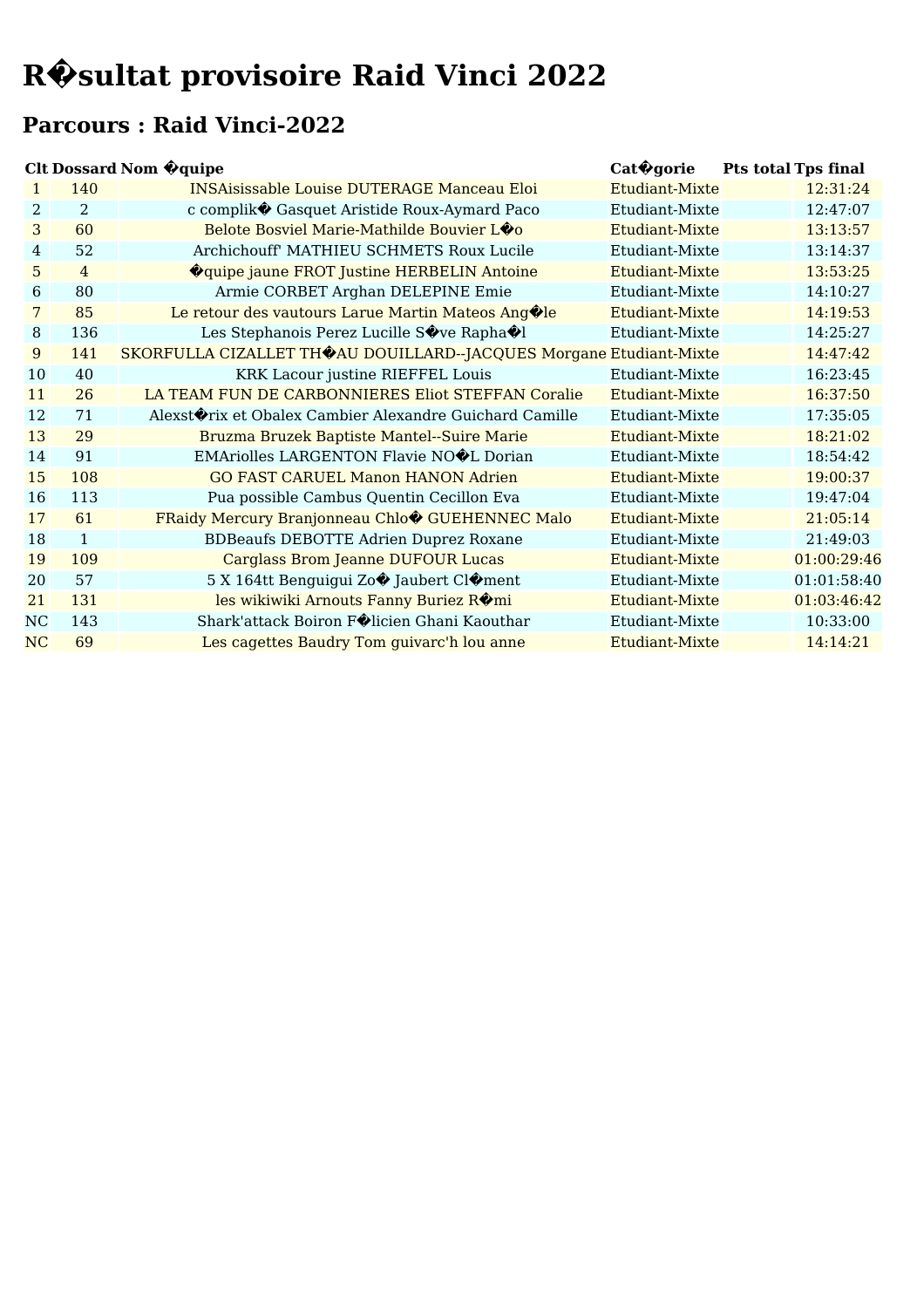#### **Parcours : Raid Vinci-2022**

|                | <b>Clt Dossard Nom @quipe</b><br>Cat <sup>o</sup> gorie |                                                                              |                | <b>Pts total Tps final</b> |             |
|----------------|---------------------------------------------------------|------------------------------------------------------------------------------|----------------|----------------------------|-------------|
|                | 51                                                      | Les rideuses BOzie Laetitia Sam Marie                                        | Etudiant-Femme |                            | 13:05:21    |
| 2.             | 83                                                      | Les georgettes Ensenlaz Sarah FOURY Lo $\hat{\mathbf{\diamond}}$ se          | Etudiant-Femme |                            | 13:53:22    |
| 3              | 96                                                      | InsAl $\diamond$ s BETTON Rebeca DUBOIS Alice                                | Etudiant-Femme |                            | 14:09:18    |
| $\overline{4}$ | 48                                                      | Les blondes Kahina Chellit Tupin Margaux                                     | Etudiant-Femme |                            | 15:03:26    |
| 5.             | 77                                                      | Les Deb's TAILLIEU Elise THOMASSIAN Ad <sup>1</sup> e                        | Etudiant-Femme |                            | 16:10:23    |
| 6              | 117                                                     | Le duo de choc Cabel Julie Juquel Lona                                       | Etudiant-Femme |                            | 16:11:32    |
| 7              | 56                                                      | 1 mote 60 t'as peur DORVAL Julie ECORSE Augustine                            | Etudiant-Femme |                            | 21:16:23    |
| 8              | 94                                                      | Krakkk�v GArcia In�s Guo Sonia                                               | Etudiant-Femme |                            | 23:39:46    |
| 9              | 120                                                     | Les Polycop's BARRAUD Magali RYCHEN Emeline                                  | Etudiant-Femme |                            | 01:01:07:22 |
| 10             | 89                                                      | Les Princesses de Miribel Soline Groff L $\bigcirc$ a                        | Etudiant-Femme |                            | 01:01:18:35 |
| 11             | 107                                                     | Les broken Patrick : le retour Loisel�Ramel Luna Savio Oriane Etudiant-Femme |                |                            | 01:02:12:09 |
| NC             | 78                                                      | Les footeuses Francese Clarisse Pouilly Louise                               | Etudiant-Femme |                            | 15:11:20    |
| NC             | 105                                                     | Mamma mia Cavaller Roca Laia Le Flem Eva                                     | Etudiant-Femme |                            | 17:34:03    |
| NC             | 119                                                     | Les archis blondes Jeanselme Chlo� Picur Alice                               | Etudiant-Femme |                            | 04:05:31:28 |
| NC             | 75                                                      | Razmo et Rapido Guittet Anais Vouillon Prunelle                              | Etudiant-Femme |                            | 12:27:57    |
| NC             | 3                                                       | Team plaisir Chalard No $\circledast$ mie Pape Morgane                       | Etudiant-Femme |                            | 14:15:27    |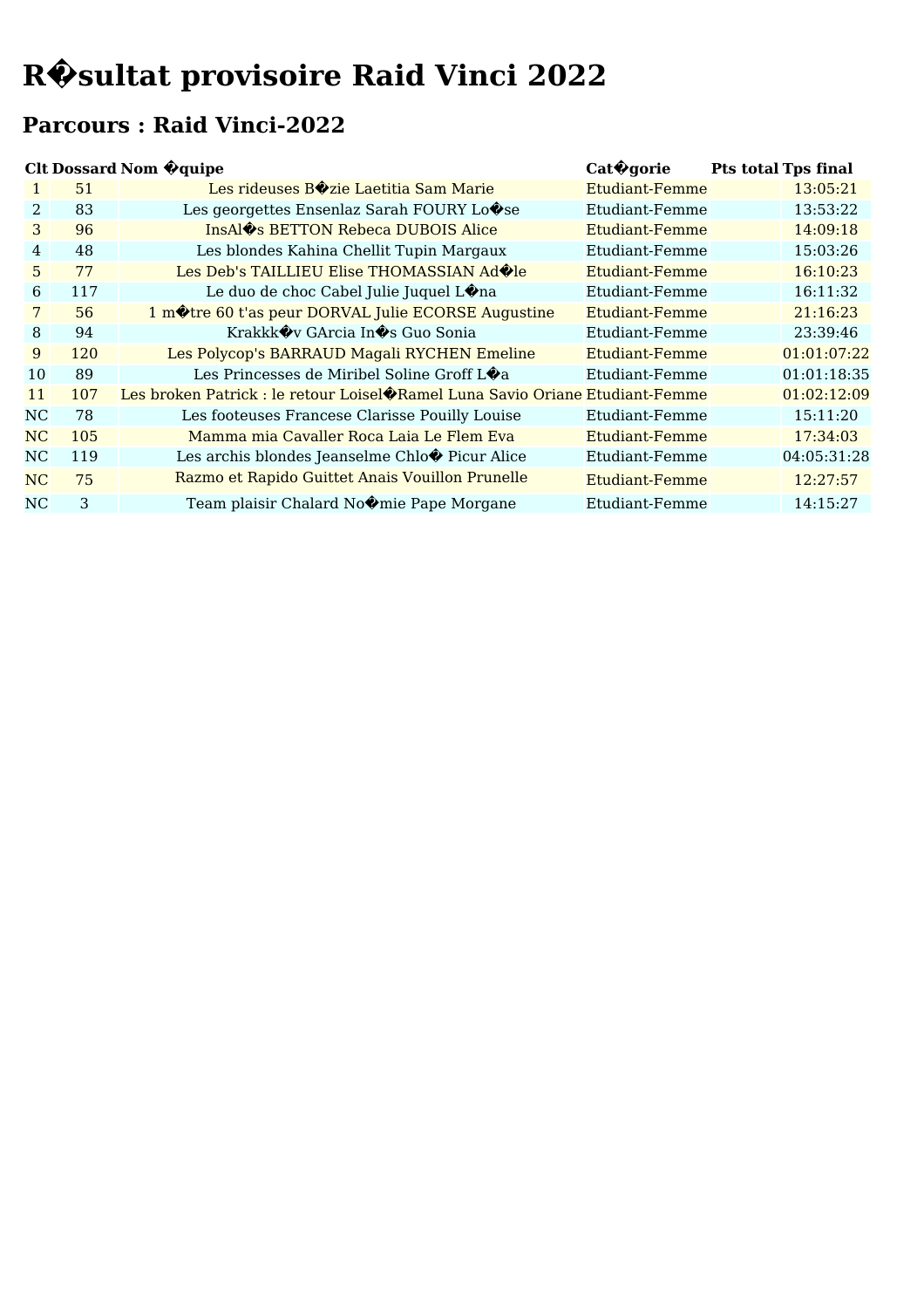#### **Parcours : Raid Vinci-2022**

#### **Clt Dossard Nom �quipe Cat�gorie Pts total Tps final** 1 14 Les charognards Riff Pierre-Louis Schortanner Cl�ment Etudiant-Homme 2 103 Eau&Glucides Claude Edouard De Lorgeril Alexis Etudiant-Homme 3 50 Les Gones BADIN Alban Galland Mathieu Etudiant-Homme 10:18:42 4 70 Les piments Leost Baptiste YARZABAL Bixente Etudiant-Homme 10:31:56 5 53 Team�nisque Baguet Charles Garcia Simon Etudiant-Homme 10:36:39 6 67 Les  $\hat{\mathbf{\Theta}}$  picuriens Bacquet Thomas L $\hat{\mathbf{\Theta}}$ Hotelier C $\hat{\mathbf{\Theta}}$ dric Etudiant-Homme 11:23:52 7 139 Veni Vidi Vinci Burgot Paul Desfarges Romain Etudiant-Homme 11:26:27 8 125 M $\Diamond$ k $\Diamond$ ssonfoula??? SARLIN J $\Diamond$ r $\Diamond$ my TAQUIN Maxime Etudiant-Homme 11:27:48 9 87 RAIDy ? Go ! Le Guillou Ewen Renieville Cl�ment Etudiant-Homme 11:28:22 10 32 Les Boiseux Balse Olivier Guilbon Bastien Etudiant-Homme 11:33:30 11 72 Alizug Bosio Aliz $\bullet$  Lajoie Hugo Etudiant-Homme 11:38:25 12 99 la squadra alla spina LE BOUILLE Elouan SUBRIN Louis Etudiant-Homme 11:39:23 13 42 Les cr�tins des Alpes Meynet Tristan Thouret Mathis Etudiant-Homme 11:44:43 14 17 Attention aux Simon BAL-FONTAINE Simon Torres Romi Etudiant-Homme 11:48:04 <sup>15</sup> <sup>123</sup> The Revenants Mahut Simon Nicolleau-Thibaud Ma�l Etudiant-Homme 12:08:00 16 12 Les zocqueurs de pail's Bauchet Romi Lavesne Romain Etudiant-Homme 12:08:09 17 38 LA MAXIMATEAM Fourey Aubin Olliero Antoine Etudiant-Homme 12:56:37 18 111 Les gars lactiques P $\bullet$ an Bruno Vignes Paul Etudiant-Homme 12:56:56 19 47 Les BIBI Fleury Johann Richier Adrien Etudiant-Homme 13:10:35 20 20 Badminton for the win Chaubier Lucas Pinthon Baptiste Etudiant-Homme 13:19:38 21 79 FFCourbatures Fourcade Anatole Puech Cloment Homme 13:43:57 22 101 l' $\bullet$ clair de bugey Chanal Vincent Lapray Alex Etudiant-Homme 13:45:05 23 62 Les chipomerguez Candau Tanguy Jaureguiberry Antton Etudiant-Homme 14:02:05 24 118 Les 51 litres au 100 Rouger Lucas Sevin Thomas Etudiant-Homme 14:05:40 25 124 La Doreva Da Silva Victor Dore Thome Etudiant-Homme  $14.07.57$ 26 58 Galactique Caf� desbos alexandre Fautrero lucas Etudiant-Homme 14:10:05

Etudiant-Homme

Etudiant-Homme

Etudiant-

14:17:02

14:19:55

27 134 Rox et Rouky Riou Joromie Sautiran Lucas

28 82 Zoulax 1-2 MASSON Arthur REGNIER Quentin

8:44:33

8:45:17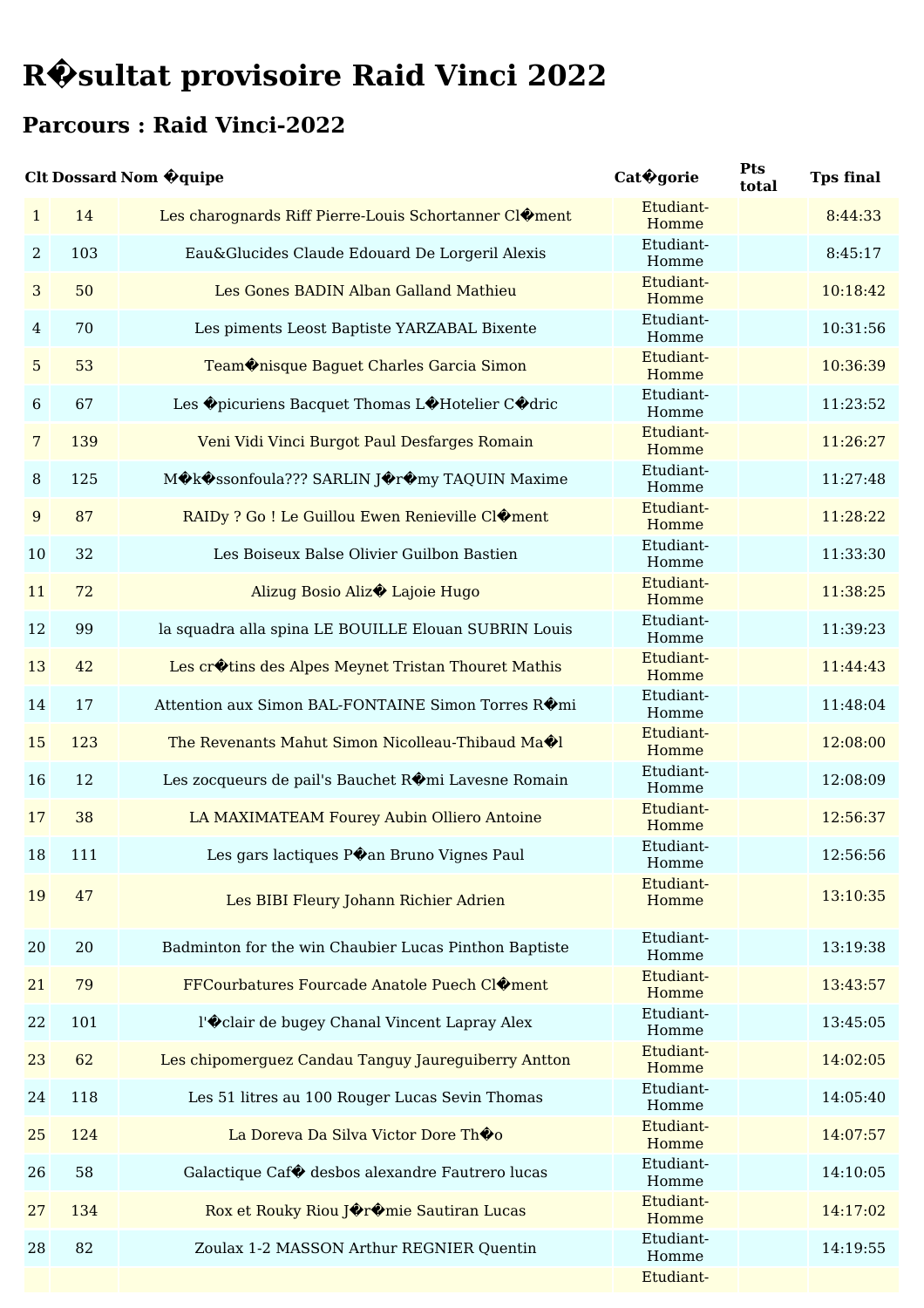| 29          | 44             | Los Roomatos Kunstler Simon Le Bihan Yassin                                | Homme              | 14:22:49    |
|-------------|----------------|----------------------------------------------------------------------------|--------------------|-------------|
| 30          | 95             | Shrek et L'One BOUCHERIE FranOois CONSTANT-PIOT<br>Corn <sup>ol</sup> lius | Etudiant-<br>Homme | 14:24:21    |
| 31          | 36             | Les praidateurs Desfontaines Matthieu Theillout Virgil                     | Etudiant-<br>Homme | 14:32:38    |
| 32          | 97             | Jackass Laruelle Thibaud Laurens Joachim                                   | Etudiant-<br>Homme | 14:38:02    |
| 33          | 86             | Rox et Rocky Fontana Maxence Ragueneau Gaspard                             | Etudiant-<br>Homme | 14:59:10    |
| 34          | 37             | Les surgel�s picard Royer Mathieu Tranzeat Augustin                        | Etudiant-<br>Homme | 15:05:30    |
| 35          | 39             | CAP'O'NORD FRANCA Jonathan KAO Martin                                      | Etudiant-<br>Homme | 15:11:02    |
| 36          | 135            | Kerlav Kerneves Th�o Lavedrine Aymeric                                     | Etudiant-<br>Homme | 15:59:52    |
| 37          | 100            | La team dotente Blety Josselin Derre Nathan                                | Etudiant-<br>Homme | 16:10:55    |
| 38          | 45             | Saka-Saka MARTIN-VARVAT Paul MFOUARA Marc                                  | Etudiant-<br>Homme | 16:19:43    |
| 39          | 68             | Les Gourmands BORGET Olivier BOUVIER Pierre                                | Etudiant-<br>Homme | 16:24:36    |
| 40          | 104            | les Zibars CARAT Baptiste Laumonier Martin                                 | Etudiant-<br>Homme | 16:43:36    |
| 41          | 9              | Raid Sharks Marville Arnaud Tenaud Gabin                                   | Etudiant-<br>Homme | 16:55:21    |
| 42          | 126            | Les cousins Mathian Gr�goire Plazas Thomas                                 | Etudiant-<br>Homme | 17:06:01    |
| 43          | 106            | Bubu et Michou Gros Guillaume Guillaud Julien                              | Etudiant-<br>Homme | 17:24:44    |
| 44          | 64             | Les pigeons voyageurs Daniele Thomas Minotte Thoo                          | Etudiant-<br>Homme | 17:55:40    |
| 45          | 90             | Zoulax 3-4 Blanc Gr@goire gu@rin Adrien                                    | Etudiant-<br>Homme | 18:05:01    |
| 46          | 76             | ROGNE TP MEYRIGNAC Romain ROYERE CIOment                                   | Etudiant-<br>Homme | 18:17:21    |
| 47          | 127            | KBNUEVE2022 Hammaoui Merwan Roquefeuil Etienne                             | Etudiant-<br>Homme | 18:21:50    |
| 48          | 13             | Les Bagnards BLANC Looc VIEIRA Brian                                       | Etudiant-<br>Homme | 19:24:16    |
| 49          | 92             | <b>EMAX CHICH Goessens Max Julien Simon</b>                                | Etudiant-<br>Homme | 21:39:59    |
| 50          | 129            | les p'raid'ateurs Courbon Brieuc Zabban Adrien                             | Etudiant-<br>Homme | 21:40:17    |
| 51          | $\overline{5}$ | H24 en roue libre BOUTHOLEAU Thomas DAVID Antonin                          | Etudiant-<br>Homme | 21:49:33    |
| 52          | 73             | Les TchoUAIn HUMBERT Julien RAUD Ethan                                     | Etudiant-<br>Homme | 21:57:47    |
| 53          | 132            | Lorem Ipsum Achard Paul Faure Julien                                       | Etudiant-<br>Homme | 23:03:16    |
| 54          | 65             | Les demi-poumons Bacqueville Alex Barnaud Enzo                             | Etudiant-<br>Homme | 01:00:34:42 |
| 55          | 84             | Les Kiffeurs Ahmed-Belkacem Wassim Chichery Mathieu                        | Etudiant-<br>Homme | 01:02:33:48 |
| NC          | 102            | Deux gars de TPE BISEAU Timothee Labb� Antoine                             | Etudiant-<br>Homme | 15:27:17    |
| NC          | 128            | La Salade JACQUEMIN-VERGUET Cloment LANVIN Tristan                         | Etudiant-<br>Homme | 15:58:11    |
| NC          | 66             | les DynaMines Baudier Tristan Poutrain Etienne                             | Etudiant-<br>Homme | 03:04:49:19 |
| NC          | 93             | Le Crampes BUHON Maxime Fronsacq Beno $\textcircled{\texttt{t}}$           | Etudiant-<br>Homme | 03:07:30:13 |
| $_{\rm NC}$ | 31             | l'ex-future coloc Nouqueret Cl�ment St�phant Hugo                          | Etudiant-<br>Homme | 03:14:08:40 |
| NC          | 137            | Tote De Caisson Arnoult Grogoire Daran Paul                                | Etudiant-<br>Homme | 7:37:59     |
| NC          | 110            | Les chauds boulettes DAIX Guillaume Heimendinger Antoine                   | Etudiant-          | 8:52:08     |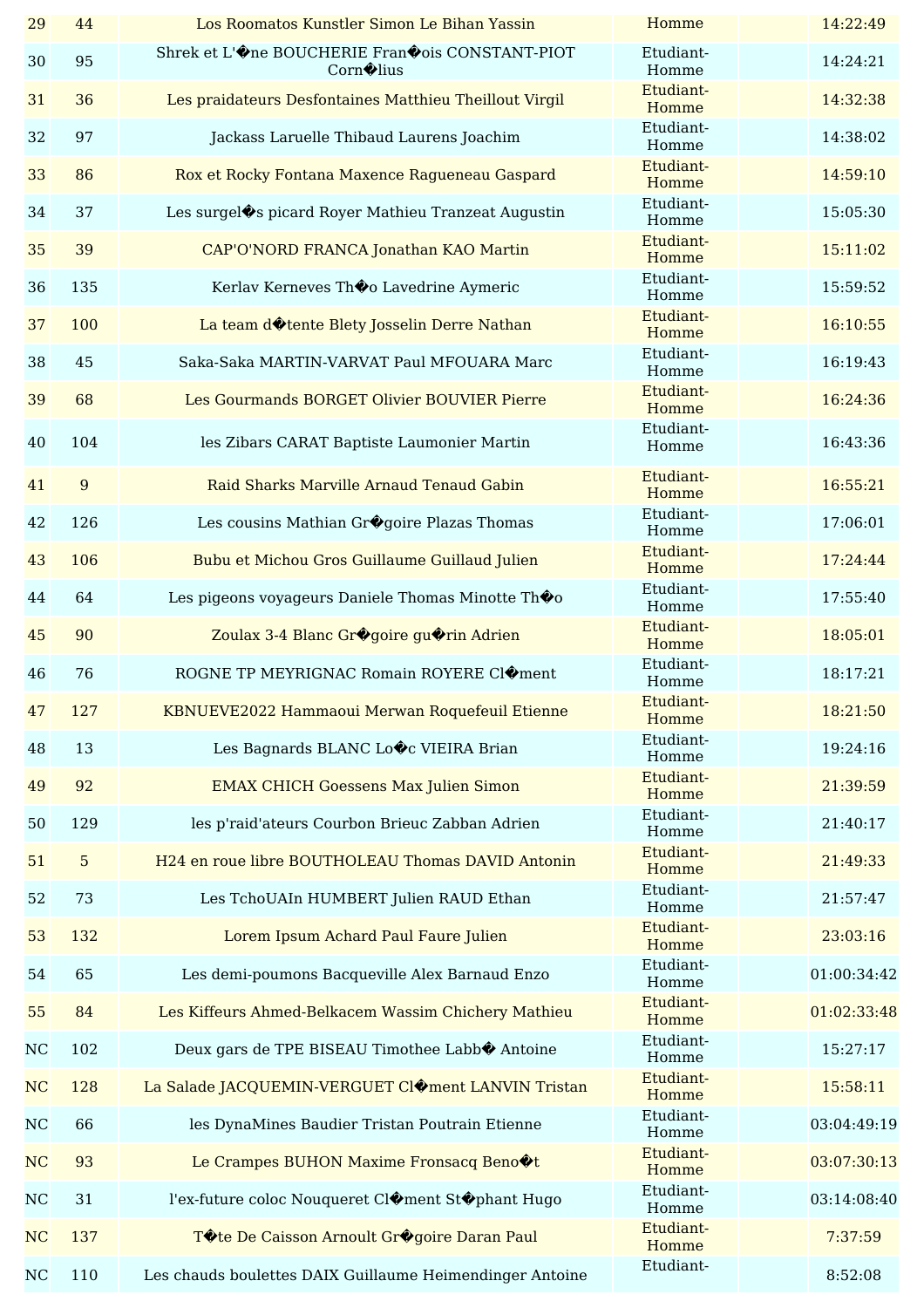|        |                                       | Homme              |         |
|--------|---------------------------------------|--------------------|---------|
| NC 138 | TutoPrez ATTALI Vincent JESTIN Emeric | Etudiant-<br>Homme | 9:55:31 |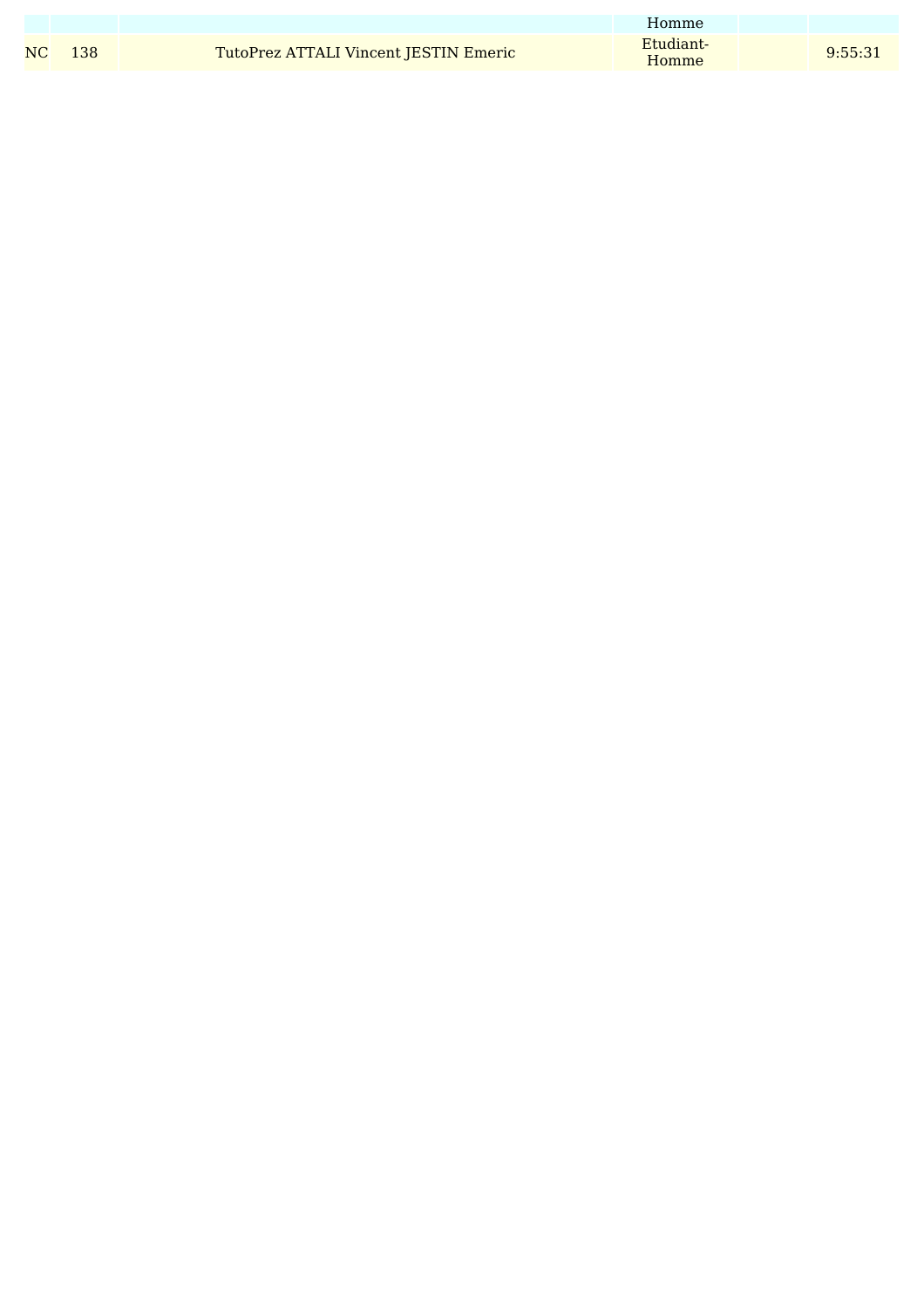### **Parcours : Raid Vinci-2022**

|                 |     | <b>Clt Dossard Nom @quipe</b>                                                                                                                      | Cat Ogorie Pts total Tps final |             |  |
|-----------------|-----|----------------------------------------------------------------------------------------------------------------------------------------------------|--------------------------------|-------------|--|
| 1               | 115 | Paul & Stella Fourtinon Stella Segard Paul                                                                                                         | Vinci-Mixte                    | 12:24:37    |  |
| 2               | 28  | Breizh team de Marion Philippine PERRON Vincent                                                                                                    | Vinci-Mixte                    | 14:02:42    |  |
| 3               | 19  | Barracuda 02 JULIEN Florent TAPAN COline                                                                                                           | Vinci-Mixte                    | 14:21:35    |  |
| 4               | 18  | Beno $\hat{\mathbf{\diamond}}$ t & Albane Friol Beno $\hat{\mathbf{\diamond}}$ t Hagn $\hat{\mathbf{\diamond}}$ r $\hat{\mathbf{\diamond}}$ Albane | Vinci-Mixte                    | 15:08:47    |  |
| 5               | 46  | So&Lo BLASZCZYK Sonia LAURENT MARIN                                                                                                                | Vinci-Mixte                    | 15:55:24    |  |
| 6               | 43  | All In Olympien - ASIS BELLON Adeline Ferrasse Christophe Vinci-Mixte                                                                              |                                | 17:54:10    |  |
| $7\phantom{.0}$ | 41  | AIO BB HAUF SEBASTIEN SALENNE ALLISON                                                                                                              | Vinci-Mixte                    | 17:55:48    |  |
| 8               | 116 | Picsou \$ DEMELAS Audrey ROBIN Paul                                                                                                                | Vinci-Mixte                    | 01:00:11:23 |  |
| N <sub>C</sub>  | 88  | LES GERMINATORS Mellal Dina ZOUBGA Rachid                                                                                                          | Vinci-Mixte                    | 12:05:53    |  |
| N <sub>C</sub>  | 33  | Les tortues FAIVRE DARCIER Kilian Larhrissi Ikram                                                                                                  | Vinci-Mixte                    | 20:16:33    |  |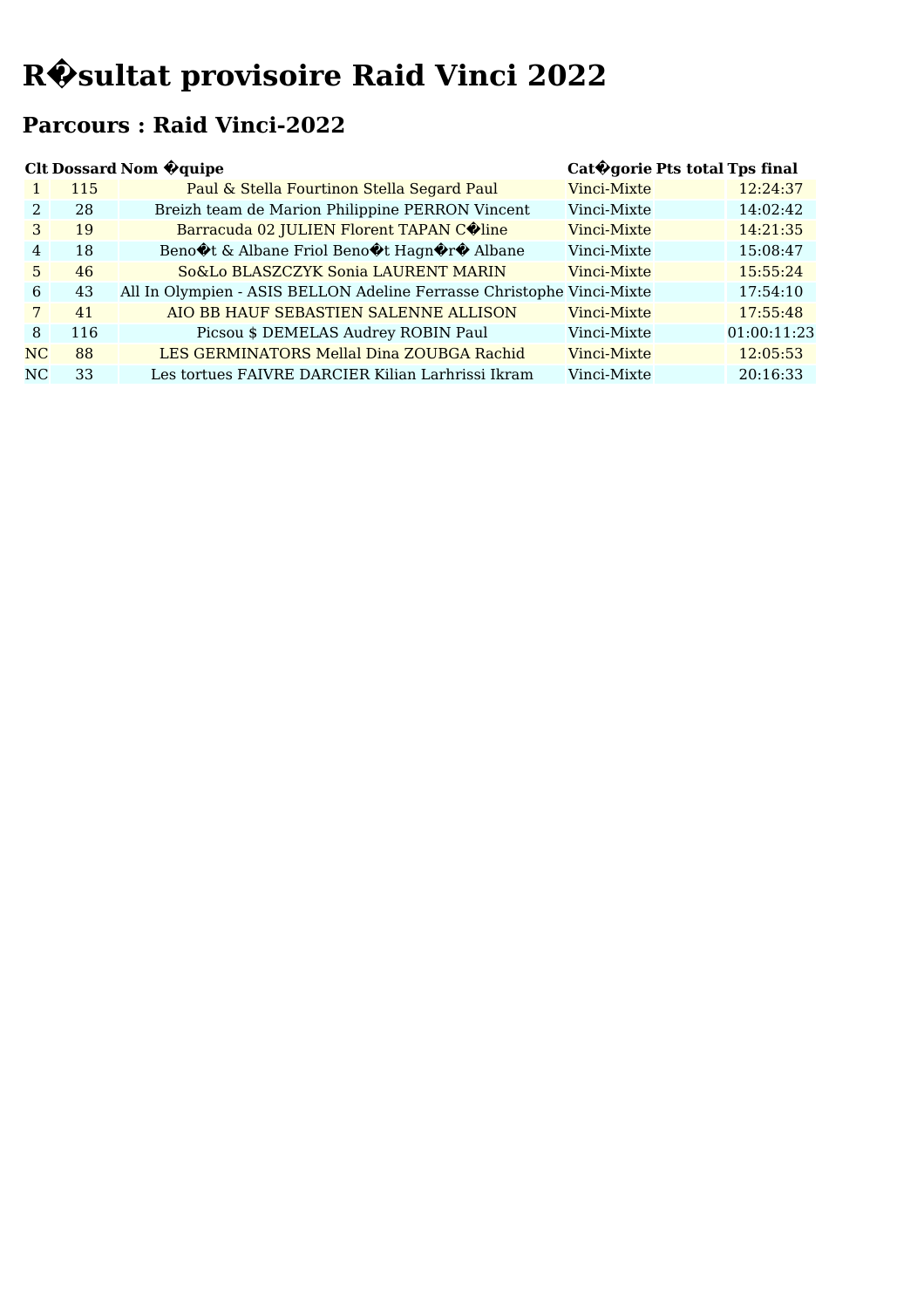### **Parcours : Raid Vinci-2022**

| <b>Clt Dossard Nom @quipe</b> |      |                                                                                          | Cat $\bigcirc$ gorie Pts total Tps final |             |
|-------------------------------|------|------------------------------------------------------------------------------------------|------------------------------------------|-------------|
|                               | 142. | la safety'ms BARBIER Pauline CHENU Val <sup>orie</sup>                                   | Vinci-Femme                              | 16:23:13    |
|                               | 16   | Les CAKES dans le Verdon FROMENT Mathilde WOLFF Myl $\hat{\mathbf{\Phi}}$ ne Vinci-Femme |                                          | 19:09:45    |
|                               | 8    | CaroZan BORKI RAZAN CAMUS CAROL                                                          | Vinci-Femme                              | 20:25:25    |
|                               | 63   | Totally Spies! ALBERINI H�lo�se LE PLUART L�a                                            | Vinci-Femme                              | 01:03:40:44 |
|                               | 34   | Les Fatigu $\lozenge$ es AKEL Lina ROUSSEL Amandine                                      | Vinci-Femme                              | 01:13:38:13 |